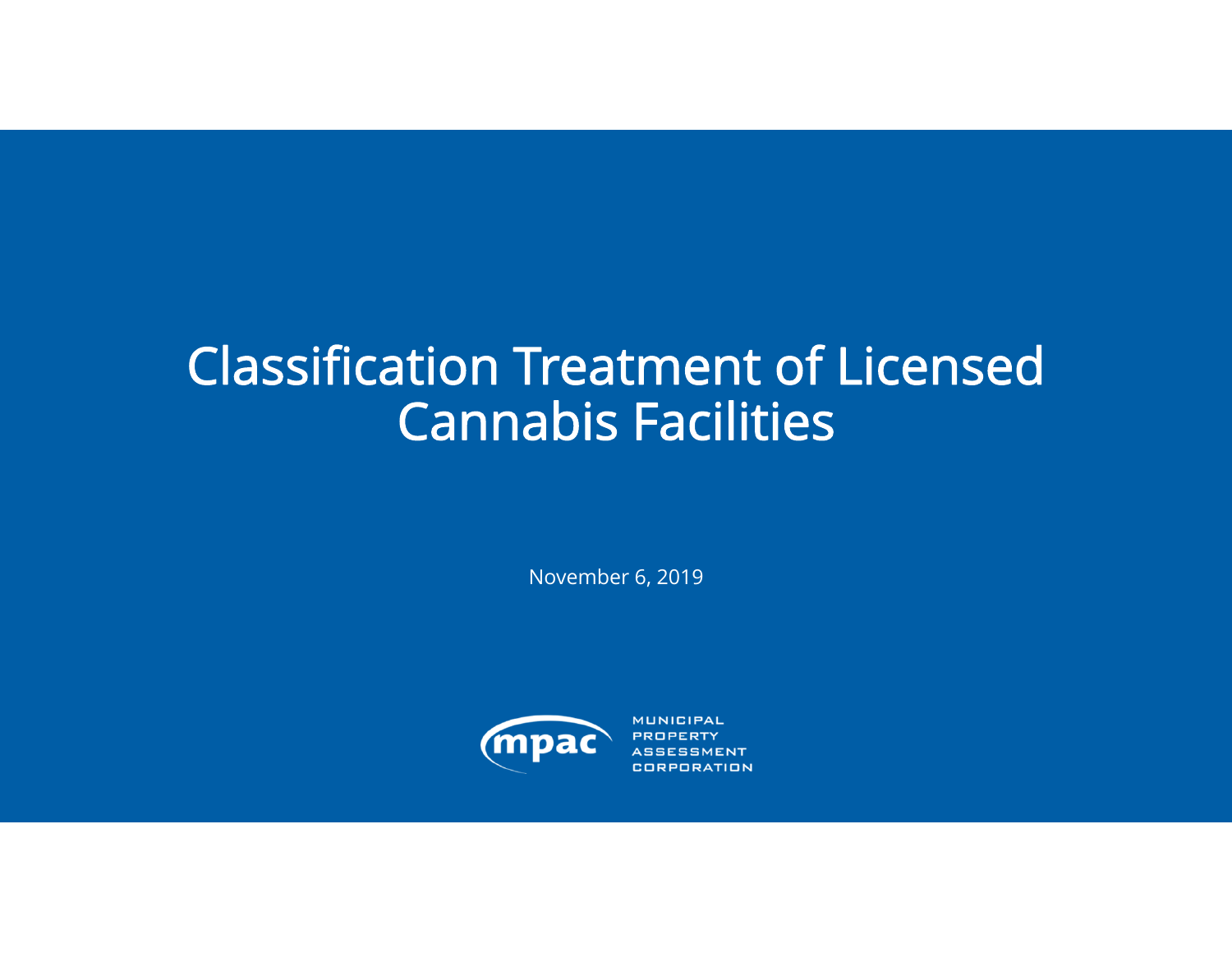# Cannabis Operations

- Licensed cannabis facilities continue to emerge throughout the province
- MPAC is in the process of reviewing the assessment and classification of cannabis facilities

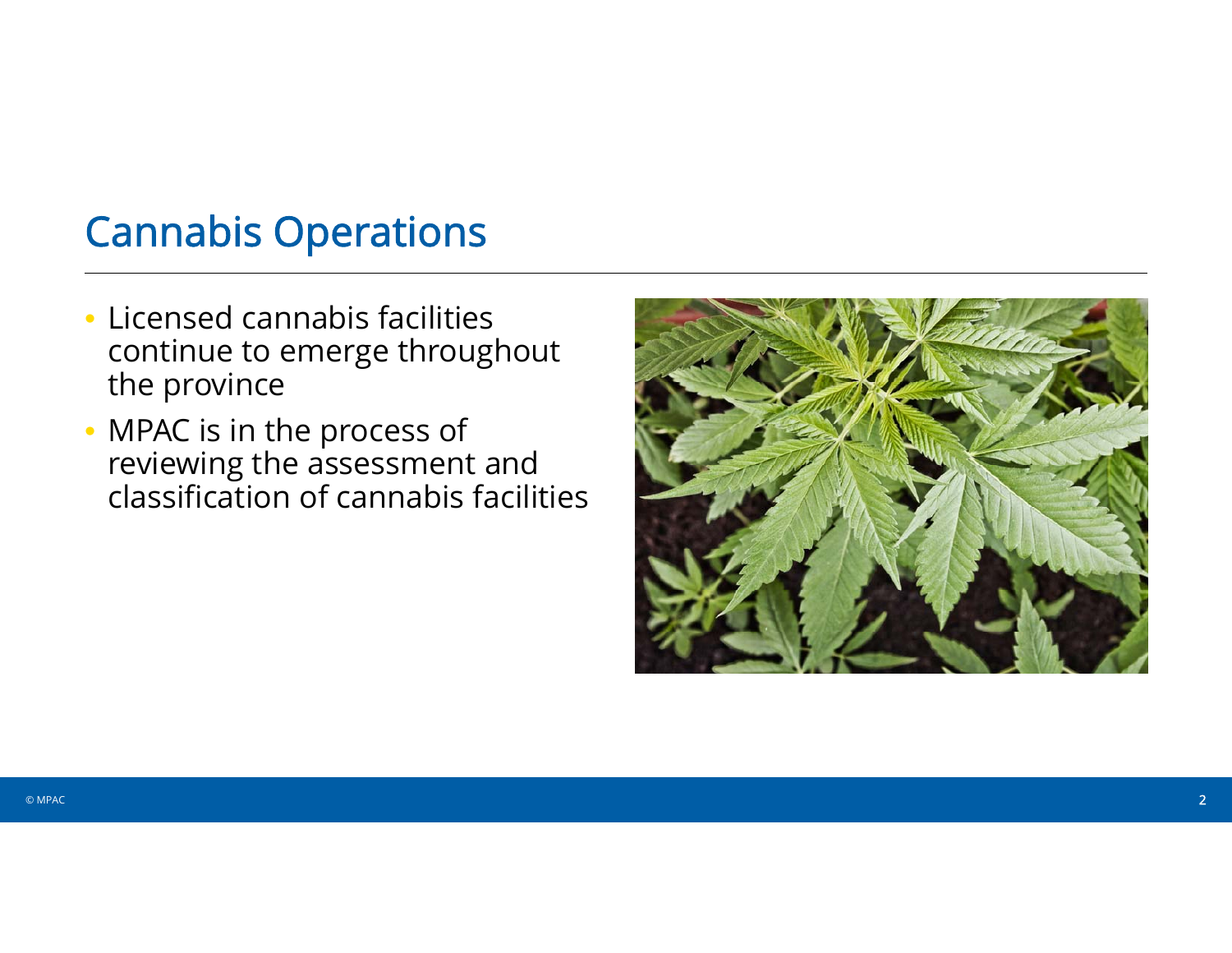# **Industrial or Agricultural?**



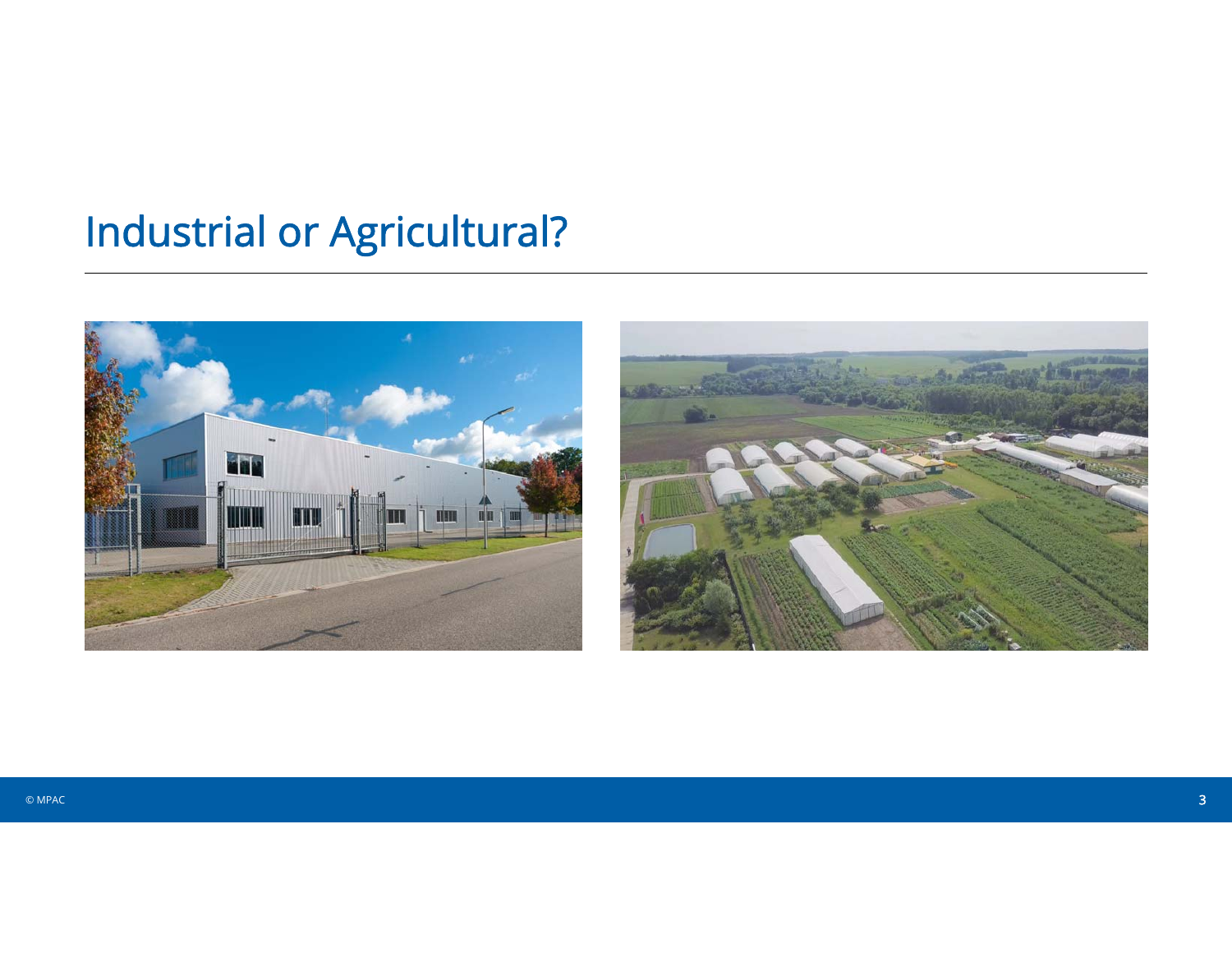## Ontario Legislation

• MPAC is reviewing the assessment and classification based on differences in operations at each property in parallel with the existing legislation and regulation set by the Province of Ontario

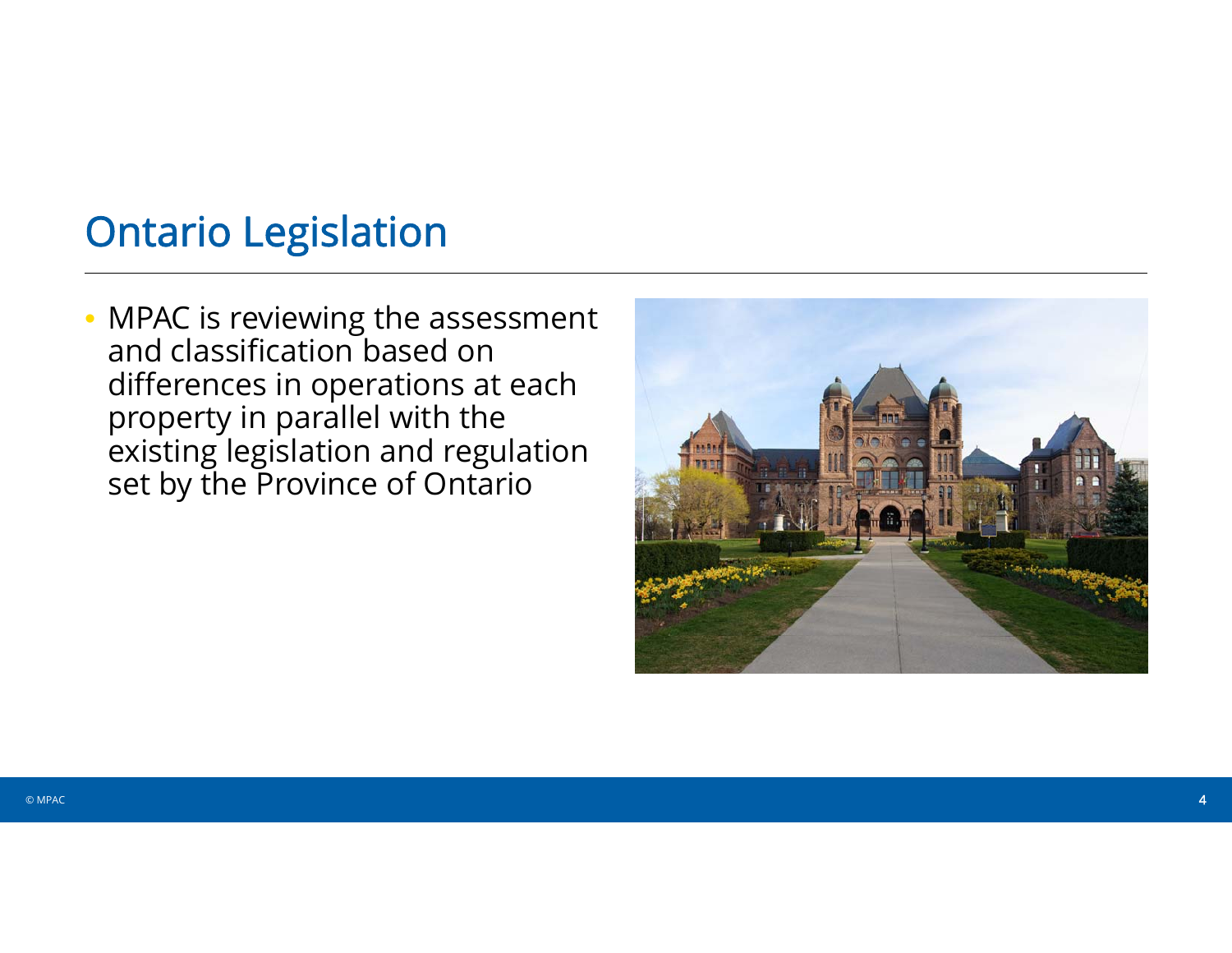# How the Legislation Applies

#### Industrial

- Change the consistency of the plant into a marketable product
- Similar to other pharmaceutical facilities
- Licence for processing; analytical testing; research; or a cannabis drug licence

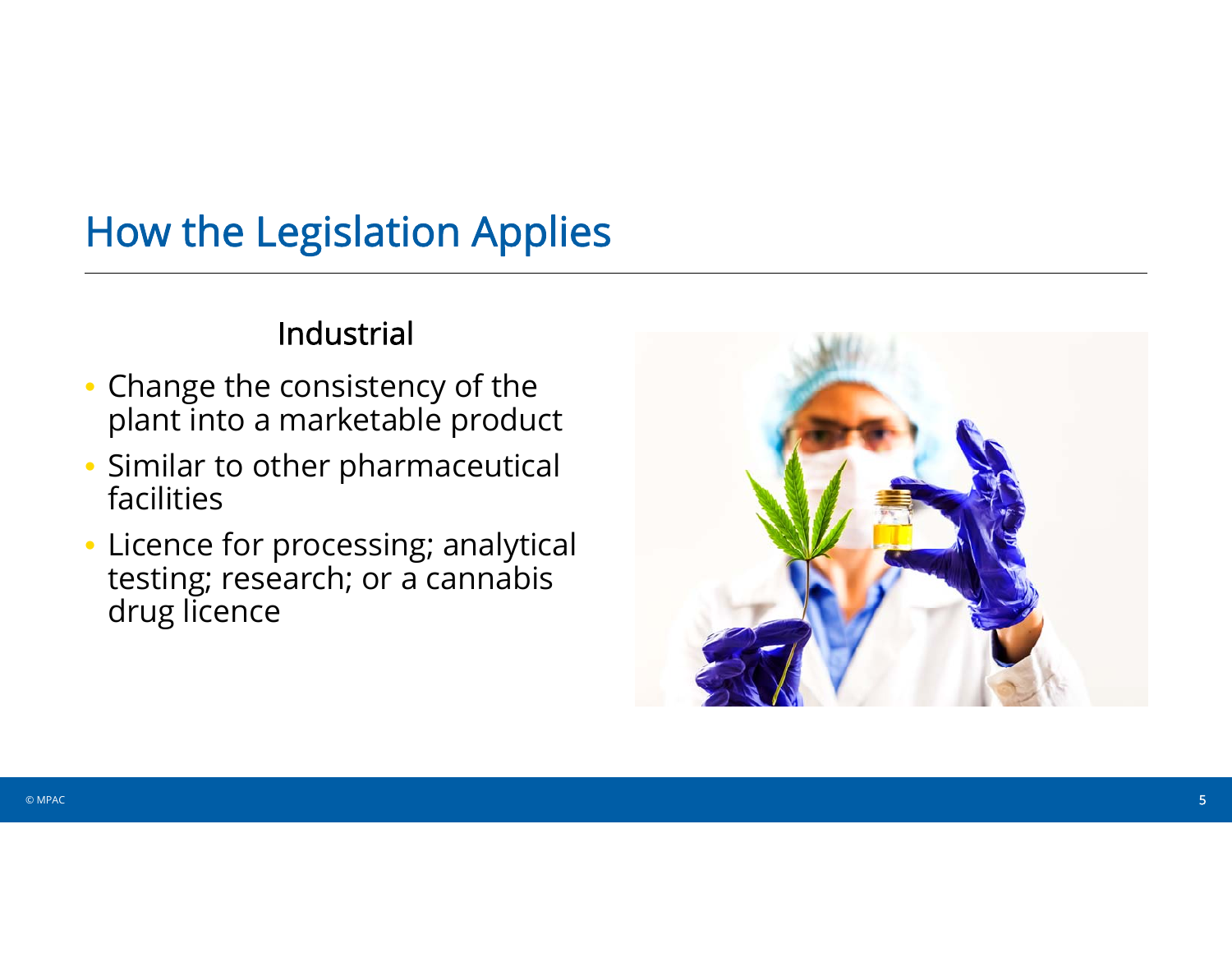# How the Legislation Applies

#### Farm

- Growing and harvesting
- Similar to other farming operations such as nurseries, tobacco, ginseng
- Licence for cultivation

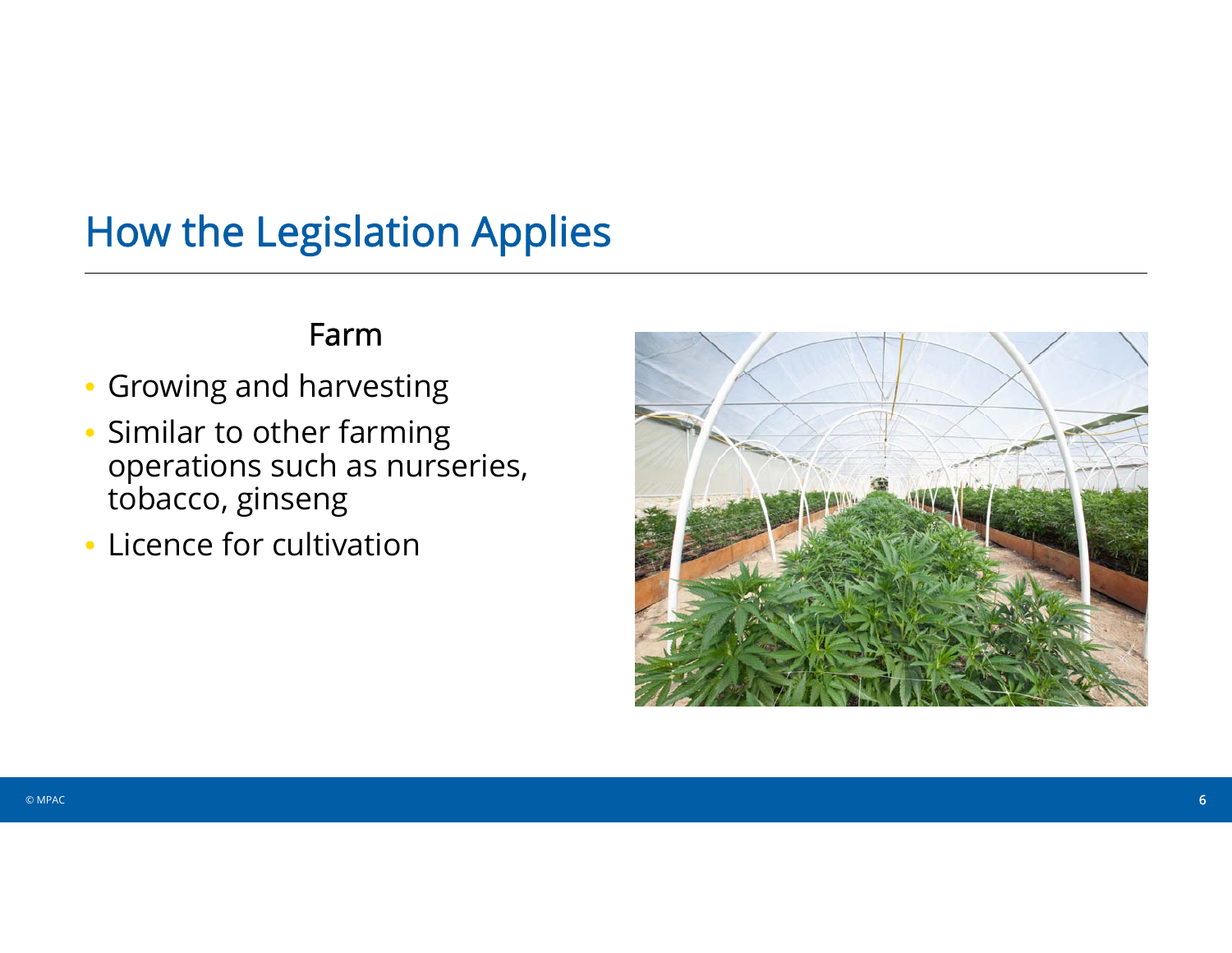# How the Legislation Applies

#### Value Added Farm

- Growing and processing of cannabis occurring on the same site
- Licence for cultivation and a licence for processing

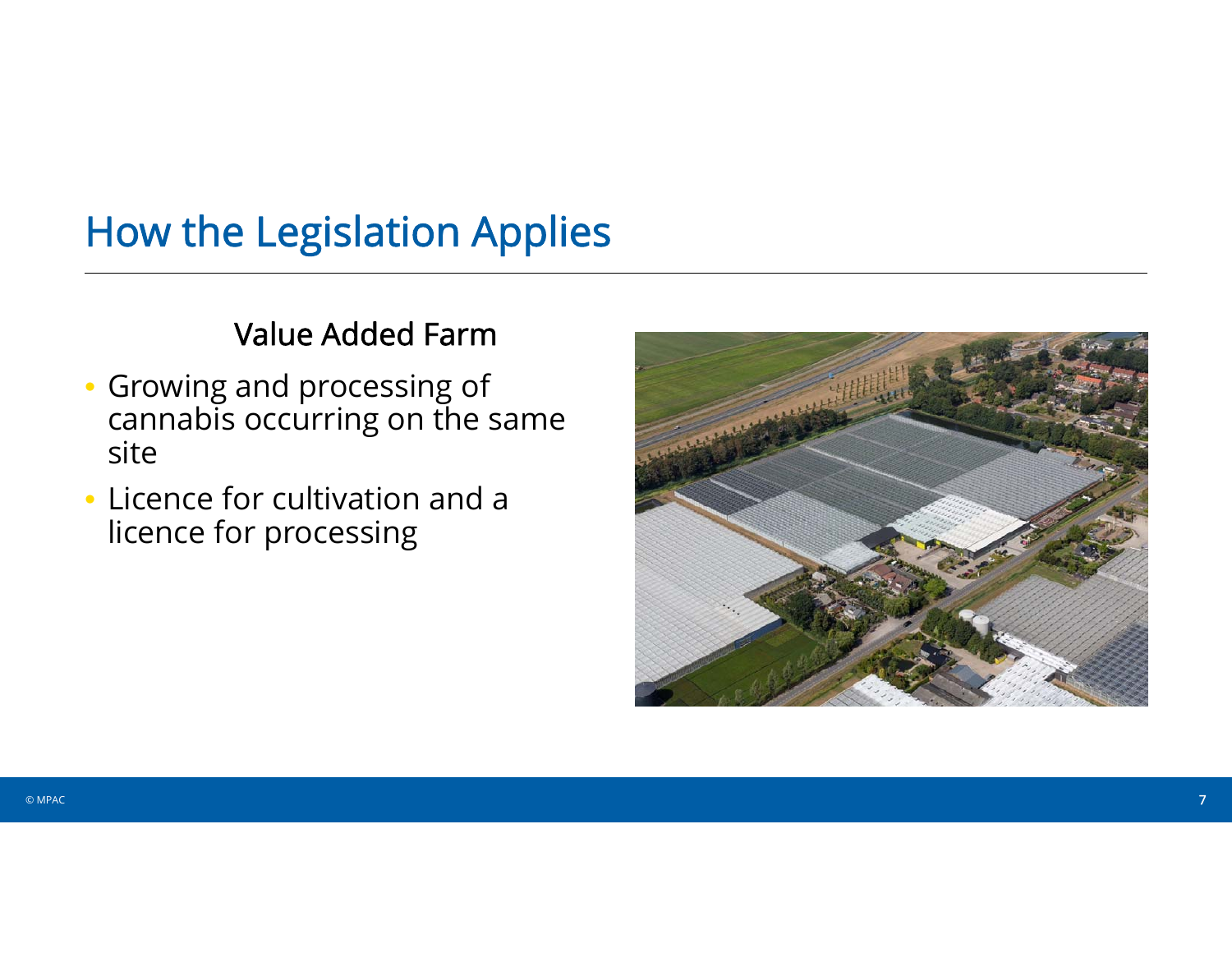## Cannabis Retail Stores

- The Ontario Cannabis Store (OCS) is a Crown agency and is the only legal supplier (wholesaler) of cannabis for private retail stores in Ontario.
- To legally open a retail store to sell recreational cannabis, you must obtain a:
	- Retail Operator Licence;
	- Retail Store Authorization;
	- Retail Manager Licence

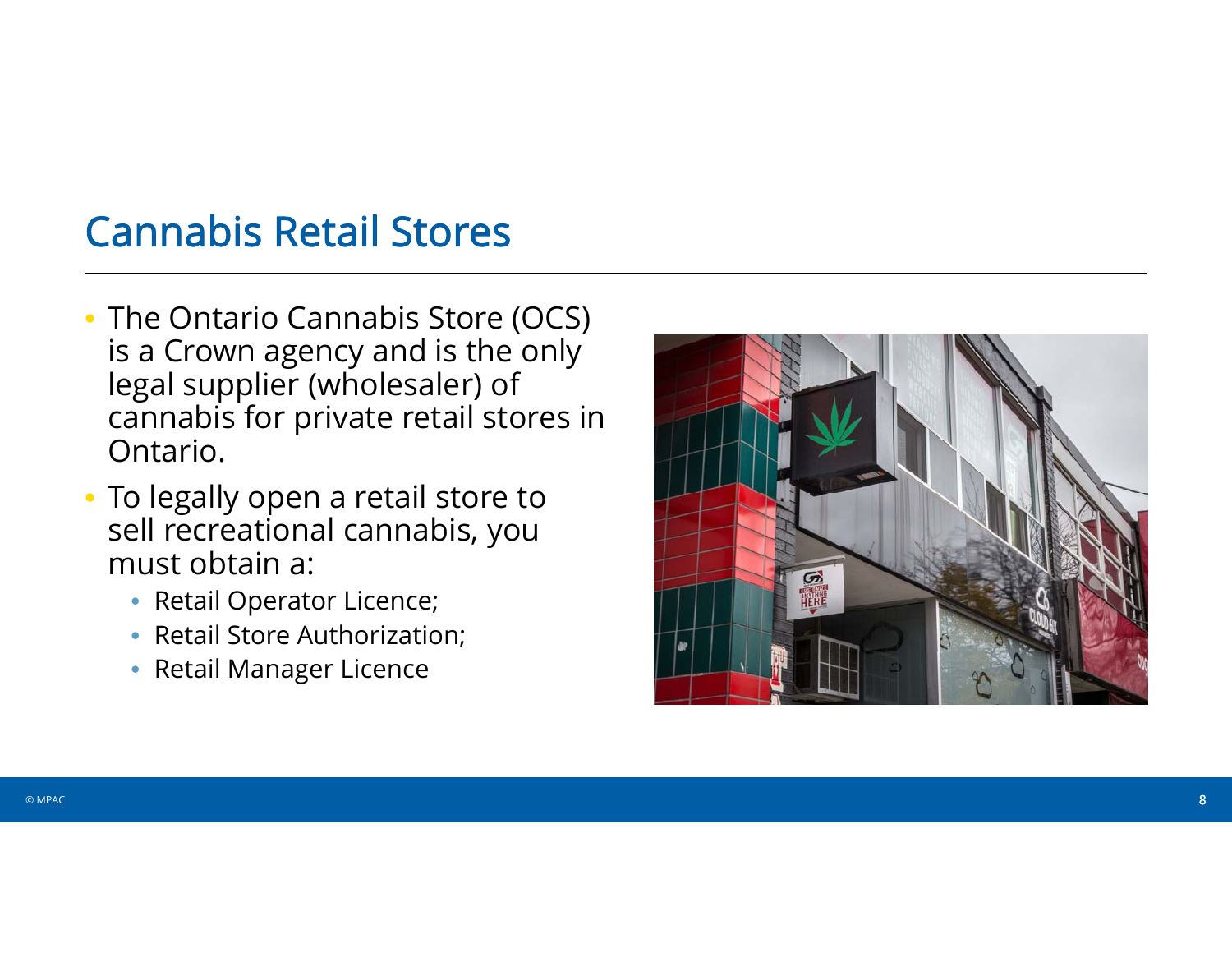# Current Status

- In Ontario, there are 200+ licensed cannabis facilities that have been captured on the centralized inventory
- MPAC has established a working group to review how cannabis facilities are assessed and classified throughout the province